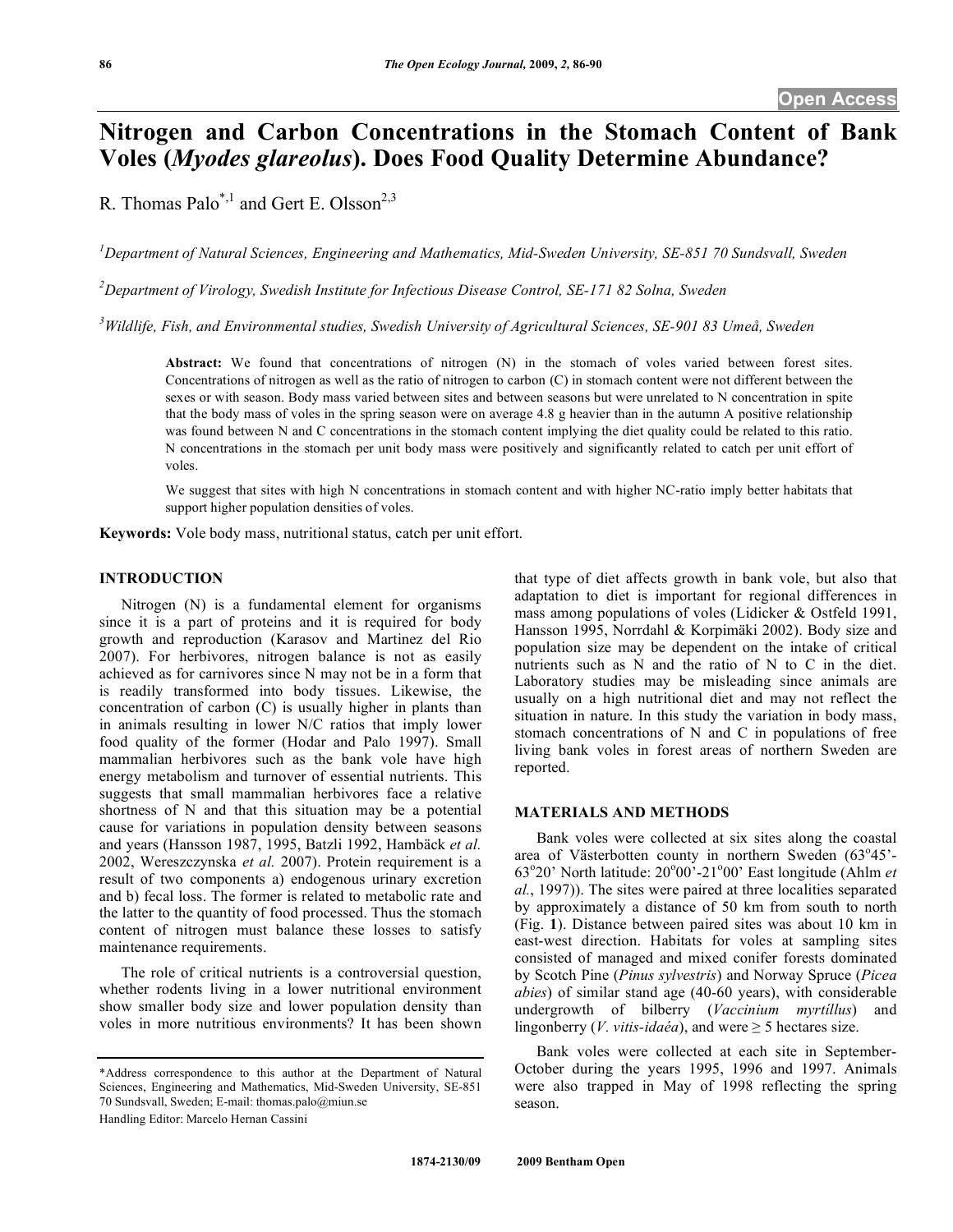

Fig. (1). Geographical locations of the study areas **(2)**. Each locality has two replicated sites separated by a distance of at least 10 km.

 For collection of animals, 180 snap-traps baited with dry apples were set during four nights constituting 720 trapnights per area of investigation. The animal is killed instantaneously and the bait is not consumed before death. The areas were sampled consecutively over three week periods and traps were checked early mornings once a day. The number of animals caught was transformed to an index related to number of traps and days, which is catch per unit effort (CPUE) (Hörnfeldt 1994).

 Body mass (BM) was measured to nearest 0.1 gram and body length (BL) to  $\pm$ 5 mm. BL was not used as an separate variable but was included as body mass index (BMI)

calculated as *BMI* <sup>=</sup> *BM* ( ) *BL*  $\frac{1}{2}$  that is a measure of body status

(Olsson *et al.* 2002).

 Stomach contents from the animals caught in the autumn for the years 1995 ( $N=38$ ), 1997 ( $N=82$ ) and in the spring of 1998 (N=81) were carefully rinsed out with sterile water and

immediately dried at 50°C until 3 consecutive weights over 3 days did not differ more than 0.005 g. 1 gram of stomach content were analysed for N and C concentrations in a CHNelement analyser **(**Perkin-Elmer PE-2400, Norwalk, CT, USA).

 Statistical analyses were performed in SYSTAT 12, version 12.02. The data of BM, BMI and NC-ratio were not normally distributed and therefore log transformed for statistical analysis (Lilliefors p< 0.001).

# **RESULTS**

 BM of the animals varied from 11.5 g to 29.2 g and varied significantly with site of collection and season (ANOVA, season (F=100.1,  $p$  < 0.0001, site (F= 3.09,  $p$  < 0.011). Individuals in the spring were on the average 4.8 g heavier than individuals in the autumn populations (Student's t-test, p< 0.0001). Sex of the animals did not add explanation to the variation in body mass (ANOVA, F=2.9,  $p < 0.092$ ).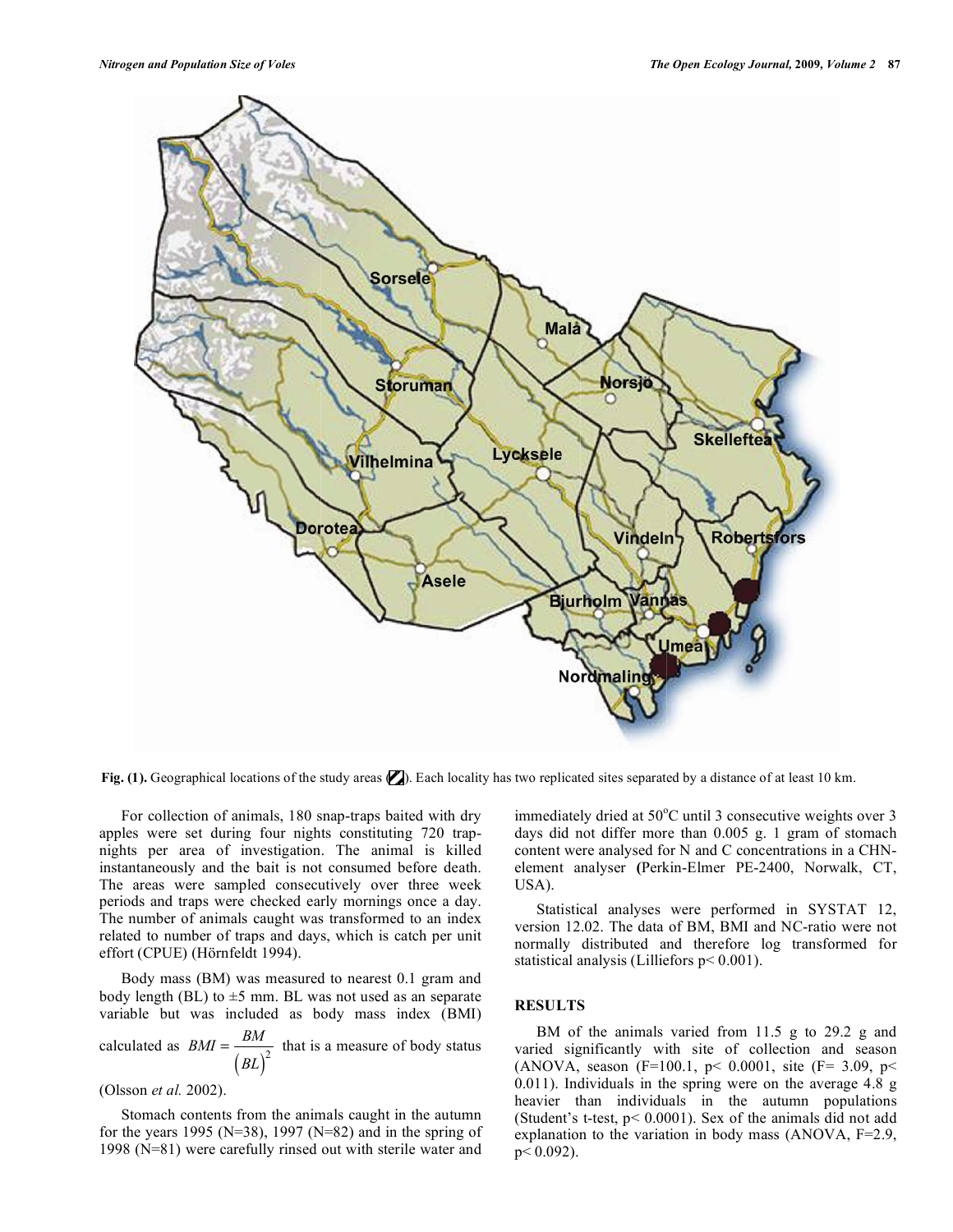| <b>Site</b>       | <b>Coordinates</b>    | Year | <b>CPUE</b> | Mean BM (g) |
|-------------------|-----------------------|------|-------------|-------------|
| Bussjo/Djaknebole |                       | 95   | 5.6         | 17.2        |
|                   | 63°42'13.10N          | 96   | 2.2         | 19.3        |
|                   | 20°08'54.63O          | 97   | 5.7         | 18.4        |
|                   |                       | 98   | 2.4         | 23.3        |
| Skaran/Gumboda    |                       | 95   | 7.0         | 14.2        |
|                   | $64^{\circ}16'18.73N$ | 96   | 2.1         | 17.5        |
|                   | 21°07'54.28O          | 97   | 5.1         | 18.2        |
|                   |                       | 98   | 1.7         | 23.5        |
| Norum/Palböle     |                       | 95   | 5.0         | 15.7        |
|                   | 63°55'52.93N          | 96   | 4.3         | 16.8        |
|                   | 20°46'20.28O          | 97   | 7.7         | 18.8        |
|                   |                       | 98   | 2.6         | 21.3        |

**Table 1. Basic Data on Sites, Coordinates of Locality, Year of Collection, Catch per Unit Effort (CPUE) and Mean Body Mass (BM)** 

 Basic data on the voles and the sites are found in Table **1**. BMI was lower in the autumn population compared the spring populations and differed between sites (ANOVA, season (F=11.6, p< 0.001, df=1), site (F= 4.39, p< 0.001, df=5)). There is a significant season and site interaction, those sites with high BMI in the autumn also showed high BMI in the spring time (ANOVA, Fisher's  $F = 5.685$ , df= 5, p< 0.0001). The sex of animals was not significant for variation in BMI (ANOVA,  $F= 0.343$ ,  $df=1$ ,  $p < 0.559$ ).

 Nitrogen concentration in the stomach of voles did not vary with season but varied between sites of collection (ANOVA, Fisher's F=3.93, df=5, p<0.002). The N concentration varied from 0.8 mg  $g^{-1}$  to 8.1 mg  $g^{-1}$  in the stomach content of individual voles. Despite that stomach N concentration varied between sites no differences related to variation in BM or BMI of animals were found. Carbon concentration in the stomach content covaried significantly with the variation in stomach N concentration. This relationship was apparent at two sites while no relationship was found at the other sites, partly due to few data points at these sites. NCratio varied between sites (ANOVA, F=3.75, p< 0.003,  $df=5$ ).

 N concentration per unit BM only varied between seasons with higher N/BM in spring time (ANOVA, F= 3.98,  $p < 0.048$ ).

 A positive and linear relationship was observed between nitrogen concentration in the stomach content and CPUE, but the relationship was weak ( $p$  < 0.053). Since body mass



**Fig. (2).** Regression of nitrogen concentrations in stomach content of voles per unit BM in relation to CPUE. Data points are mean values per site and year. Equation Y=0.155+0.0098X, F=8.57, p= 0.010,  $r^2$ =0.363.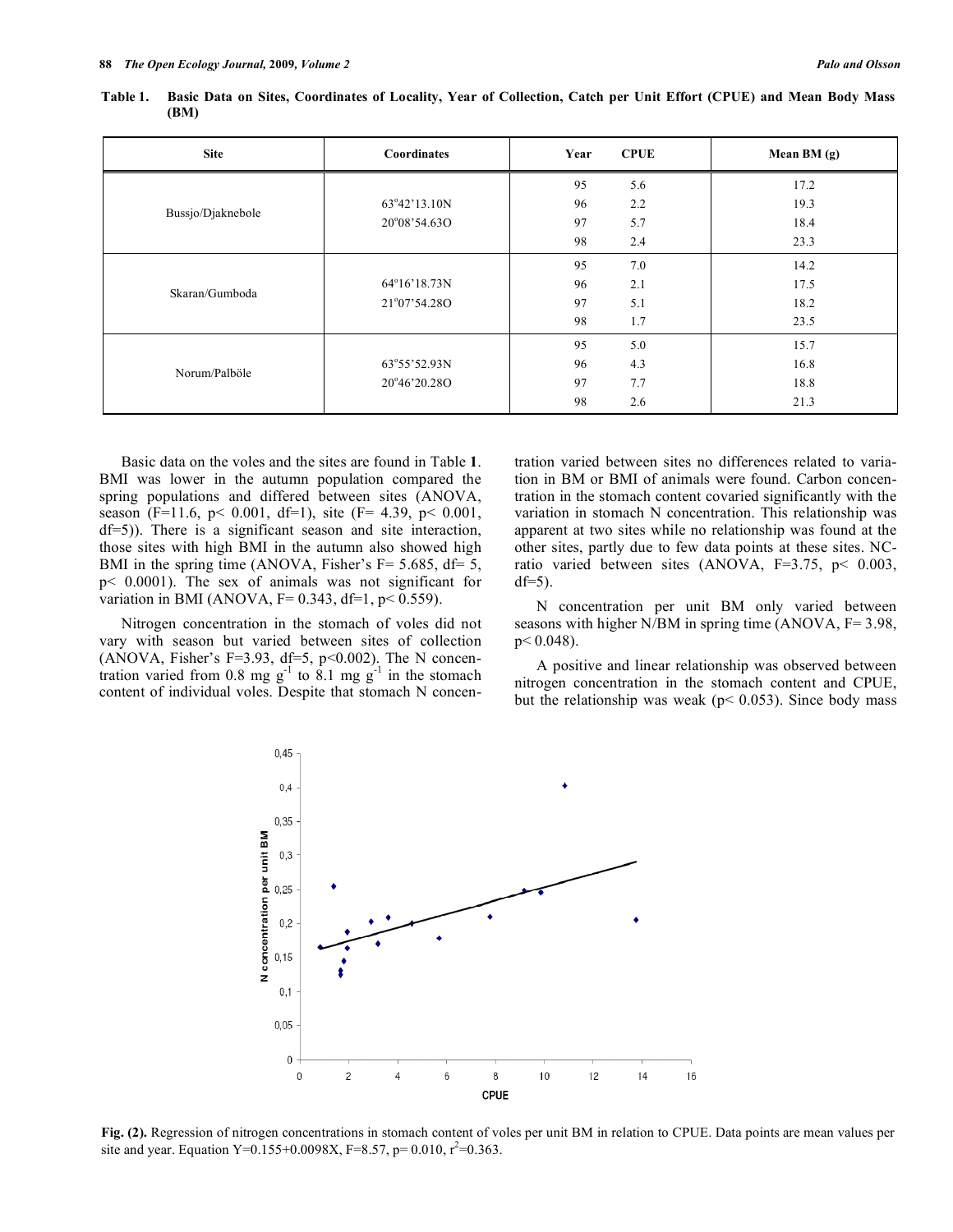varied with sites we reduced a possible interaction effect on N concentrations by taking BM into account. The N concentration per unit BM strengthened the positive and linear relationship of N concentration to the CPUE of voles  $(p< 0.015, r<sup>2</sup>=0.29)$ , (Fig. 2).

#### **DISCUSSION**

 The evaluation of habitat quality for herbivores is usually difficult since plant species and tissues vary in basic nutritional factors. There is currently a debate about how to incorporate nutrition into ecology and how to measure the currency that relates to animal fitness i.e. ecological stoichiometry and the geometrical framework (Raubenheimer *et al.* 2009). Here we utilised the stomach content of bank voles, i.e., food items chosen by the specimens themselves, to evaluate food/habitat quality. The diet of bank voles is varied and the most common food types are forb stems during spring time, dwarf-shrubs during autumn/winter, as well as some lichens and fungi (Hansson and Larsson, 1978). We found a considerable variation among individuals in the N concentration of the stomach content supporting a varied diet composed of different food types. In general, faecal and urinary excretions of N are positive functions of N intake (Bradshaw and Bradshaw 2001). The mean diet concentration  $(3.4 \text{ mg g}^{-1})$  found here is below the nitrogen balance reported for prairie voles (*Microtus ochrogaster*), which is estimated to 5 mg  $g^{-1}$  and that is slightly larger species than the bank vole (Ditchkoff *et al.* 1998). The maintenance nitrogen requirement (mg N per day, MRN) scale to body mass according to MRN =  $411M^{0.863}$  where M is body mass in kg (Klaassen & Nolet, 2008). From this the daily N needs for a vole range from 8.7 mg to 19.5 mg N per day. Based on the range of N concentrations in the stomach and a digestibility of the food of 60% the daily food intake that satisfy the N need varies from 3.6 g to 8 g. This is within the range of food intake reported for voles in captivity (Krol *et al.* 2004). The variation in concentrations of N was not reflected in animal performance such as BM or BMI. Thus we found no support for the hypothesis that low nutritional quality is associated with low body mass of voles. Large body size does not necessarily mean that these animals feed on high N diets. It is reported that variations in body mass are primarily associated with energy intake rather than nitrogen since the latter is linked to tissue maintenance in adults rather than growth (Robbins 1993). Experimental studies have shown that extra food and shelter are factors that positively affect survival and body mass of microtine rodents (Taitt *et al.* 1980, Taitt 1981, Taitt & Krebs 1981). The present analysis of stomach nutritional factors is only one snapshot in time and may not be representative for long term nutritional status of the animals. On the other hand, the N concentration in the stomach was positively related to CPUE which imply that density of voles may dependent on diet quality. Our results suggest therefore that high diet quality may have stronger positive effects on survival or on reproduction rather than on factors determining body growth. Thus a mechanism operating trough the reproductive system may delay timing of reproduction for both males and females, possibly affect lactation or the oestrus of females (White 2008). These physiological effects by nutritional status need further studies. It seems from these results that

better vole habitats based on the stomach N concentrations and higher NC-ratio support higher population densities of voles and these may also be environments that are attractive to voles due to higher food quality.

#### **ACKNOWLEDGEMENT**

 Thanks to B. Aava, J. Green, A. Henningson, Å. Laurell, P. Nordin, and A. Verlemyr for assistance in the field. F. Dalerum and Å. Nordström assisted with dissection of animals. Financial support for this study was given by CMF (no. 952114) and the EU contract (no. BMH4-CT97-2499).

### **REFERENCES**

- Ahlm, C, Alexeyev, O, Elgh, F, Aava, B, Wadell, G, Tärnvik, A, Palo, RT (1997) High prevalence of Hantavirus antibodies in bank voles (Clethrionomys glareolus) captured in vicinity of household afflicted with nephropathia epidemica. *American Journal of Tropical Medicine and Hygiene*, 56, 674-8.
- Batzli, GO (1992) Dynamics of small mammal populations: a review. In: McCullough, DR, Barret, RH (Eds.). *Wildlife 2001*: *Populations*, Elsevier Science Publisher, 831-50.
- Bradshaw, FJ, Bradshaw, SD (2001) Maintenance nitrogen requirement of an obligate nectarivore, the honey possum (Tarsipes rostratus). *Journal of Comparative physiology B*, 171, 59-67.
- Ditchkoff, SS, Boyd, CS, Welch Jr. ER, Raglin, JB, Lochmiller, RL (1998) Nitrogen Requirements of the Adult Prairie Vole (Microtus ochrogaster). *The American Midland Naturalist*, 387-92.
- Hambäck, P, Grellmann, D, Hjältén, J (2002) Winter herbivory by voles during a population peak: the importance of plant quality. *Ecography*, 25, 74-80.
- Hansson, L, Larsson, TB (1978) Vole diet on experimentally managed reforestation areas in northern Sweden. *Holarctic Ecology*, 1, 16- 26.
- Hansson, L (1987) An interpretation of rodent dynamics as due to trophic interactions. *Oikos*, 50, 308-18.
- Hansson, L (1995) Demographic effects of food quality on the bank vole Clethrionomys glareolus. *EcoScience,* 2, 41-47.
- Hodar, J, Palo, RT (1997) Feeding by vertebrate herbivores in a chemically heterogeneous environment. *EcoScience*, 4, 304-10.
- Hörnfeldt B (1994) Delayed density dependence as a determinant of vole cycles. *Ecology,* 75, 791-806.
- Karasov, WH, Martinez del Rio, C (2007) *Physiological Ecology. How Animals Process Energy, Nutrients and Toxins*. Princeton University Press, USA.
- Klaassen, M, Nolet, BA (2008) Stoichiometry of endothermy: shifting the quest from nitrogen to carbon. Ecology Letters 11, on line http://www.Blackwell-synergy.com/doi/full/10.1111/j.1461- 0248.2008.01180.x.
- Krol, E, Redman, P, Thomson, PJ, Williams, R, Mayer, C, Mercer, JG, Speakman, JR (2004) Effect by photoperiod on body mass, food intake and body composition in the field vole, *Microtus agrestis*. *Journal of Experimental Biology*, 208, 571-84.
- Lidicker, WZ, Ostfeld, RS (1991) Extra-large body mass in California voles: causes and fitness consequences. *Oikos*, 61, 108-21.
- Norrdahl, K, Korpimäki, E (2002) Changes in individual quality during a 3 year population cycle of voles. *Oecologia*, 130, 239-49.
- Olsson, G, White, N, Ahlm, C, Elgh, A, Verlemyr, A, Juto, P, Palo, RT (2002) Demographic factors associated with hantavirus infection in bank voles (Clethrionomys glareolus). *Emerging Infectious Diseases,* 8*,* 924-8*.*
- Raubensheimer, D, Simpson, SJ, Mayntz, D (2009) Nutrition, ecology and nutritional ecology: towards and integrated framework. *Functional Ecology* 23, 4-16.
- Robbins, CT (1993) Wildlife feeding and nutrition,  $2<sup>nd</sup>$  ed, Academic Press, San Diego.
- Taitt, MJ, Krebs, CJ (1981) The effect of extra food on small rodent populations: II.Voles (*Microtus townsendii*). - *Journal of Animal Ecology*, 50, 125-37.
- Taitt, MJ, Gipps, JHW, Krebs, CJ, Dundjerski, Z (1980) The effect of extra food and cover on declining populations of *Microtus townsendii*. *Canadian Journal of Zoology*, 59, 1593-9.